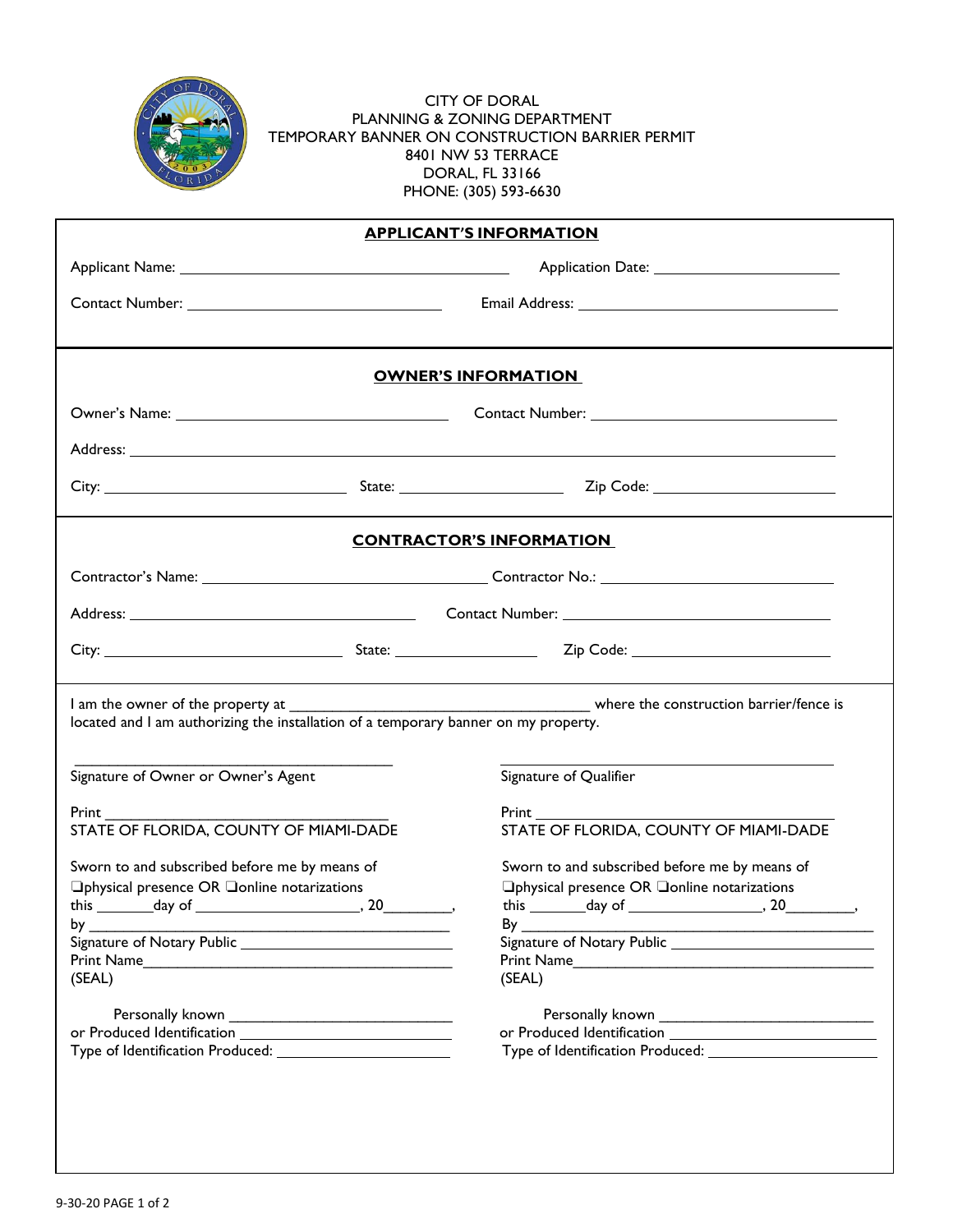#### **TEMPORARY BANNER SIZE AND SIGN AREA INFORMATION**

Banner length \_\_\_\_\_\_\_\_\_\_\_\_\_ Feet Banner height \_\_\_\_\_\_\_\_\_\_\_\_\_ Feet Total banner size (sq. ft.) \_\_\_\_\_\_\_\_\_\_\_\_\_\_\_\_\_\_\_\_\_\_ sq. ft.

Total construction barrier/fence area \_\_\_\_\_\_\_\_\_\_\_\_\_\_\_\_\_\_\_ (sq. ft. of construction barrier area)

# **MINIMUM SUBMITTAL REQUIREMENTS**

| Provided | Not Provided |                                                                                                      |
|----------|--------------|------------------------------------------------------------------------------------------------------|
|          |              | Cover letter briefly describing the signage plan                                                     |
|          |              | A dimensioned color elevation identifying the location and area (in sq. ft) of the proposed signage. |
|          |              | Temporary Banner on Construction Barrier Contractor's Installation Affidavit                         |
|          |              | Proof of permit (permit number) for existing construction barrier/fence                              |

## **TEMPORARY BANNER REQUIREMENTS (SECTION 5-28 OF THE CITY'S CODE)**

*Signage placed on construction barrier.* Signage identifying the nature of the property's current development, contractor's information, leasing information, corporate logos and renditions of the future development may be permitted on the construction barrier no greater than ten percent of the total barrier area and subject to the following conditions:

**(1) Signs may extend to up to two feet above the height of the construction barrier.**

**(2) Signs must be affixed in a way that they do not pose a safety concern to the public's health or welfare.**

**(3) Off-site advertising is prohibited.**

*Murals and other decorative elements.* In addition to the maximum permitted signage permitted on construction barriers, decorative murals that do not specifically advertise the development may be placed on the construction fence no more than 15 percent of the total area of the construction barrier and subject to the following design requirements:

**(1) Letters, logos and numbers are prohibited.**

**(2) Murals may not contain any rendition of the proposed development or element of the proposed development.**

#### PERMIT FEES: None

INSPECTION FEES: Inspection fee of seventy-five (\$75) dollars.

THE PERMIT APPLICATION WILL NOT BE ACCEPTED WITHOUT THE ABOVE MINIMUM DOCUMENTATION. OTHER DOCUMENTS MAY BE REQUIRED, DEPENDING UPON THE SPECIFIC PROJECT CONDITIONS.

|                                                                                                      | <b>FOR CITY USE ONLY</b>                   |     |    |
|------------------------------------------------------------------------------------------------------|--------------------------------------------|-----|----|
|                                                                                                      |                                            | Yes | No |
| Cover letter                                                                                         |                                            |     |    |
| A dimensioned color elevation identifying the location and area (in sq. ft) of the proposed signage. |                                            |     |    |
| Temporary Banner on Construction Barrier Contractor's Installation Affidavit                         |                                            |     |    |
| Temporary Banner Sign Area _______ (sq. ft.)                                                         | Total Max Signage Area ________ (sq. ft.)  |     |    |
|                                                                                                      | Total Max Mural Area ___________ (sq. ft.) |     |    |
|                                                                                                      |                                            |     |    |
|                                                                                                      |                                            |     |    |